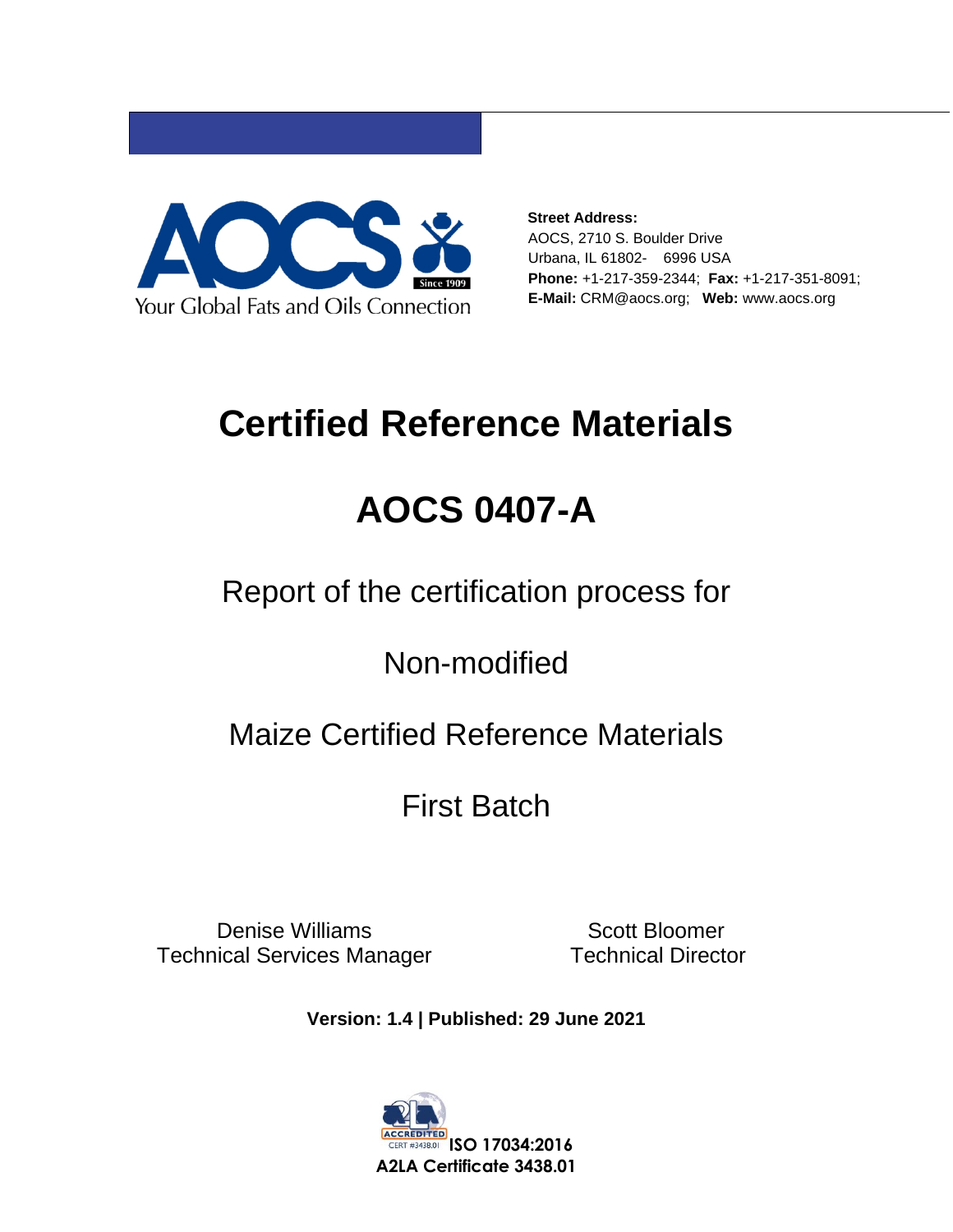#### **Legal Notice**

Neither AOCS nor any person acting on behalf of AOCS is responsible for the use which might be made of the following information.

#### **AOCS Mission Statement**

AOCS advances the science and technology of oils, fats, proteins, surfactants, and related materials, enriching the lives of people everywhere.

More information regarding AOCS is available at http://www.aocs.org

Report of Certification for 0407-A Page 2 of 18 | ©AOCS, 2021 Document Version: 1.4 Published: 29 June 2021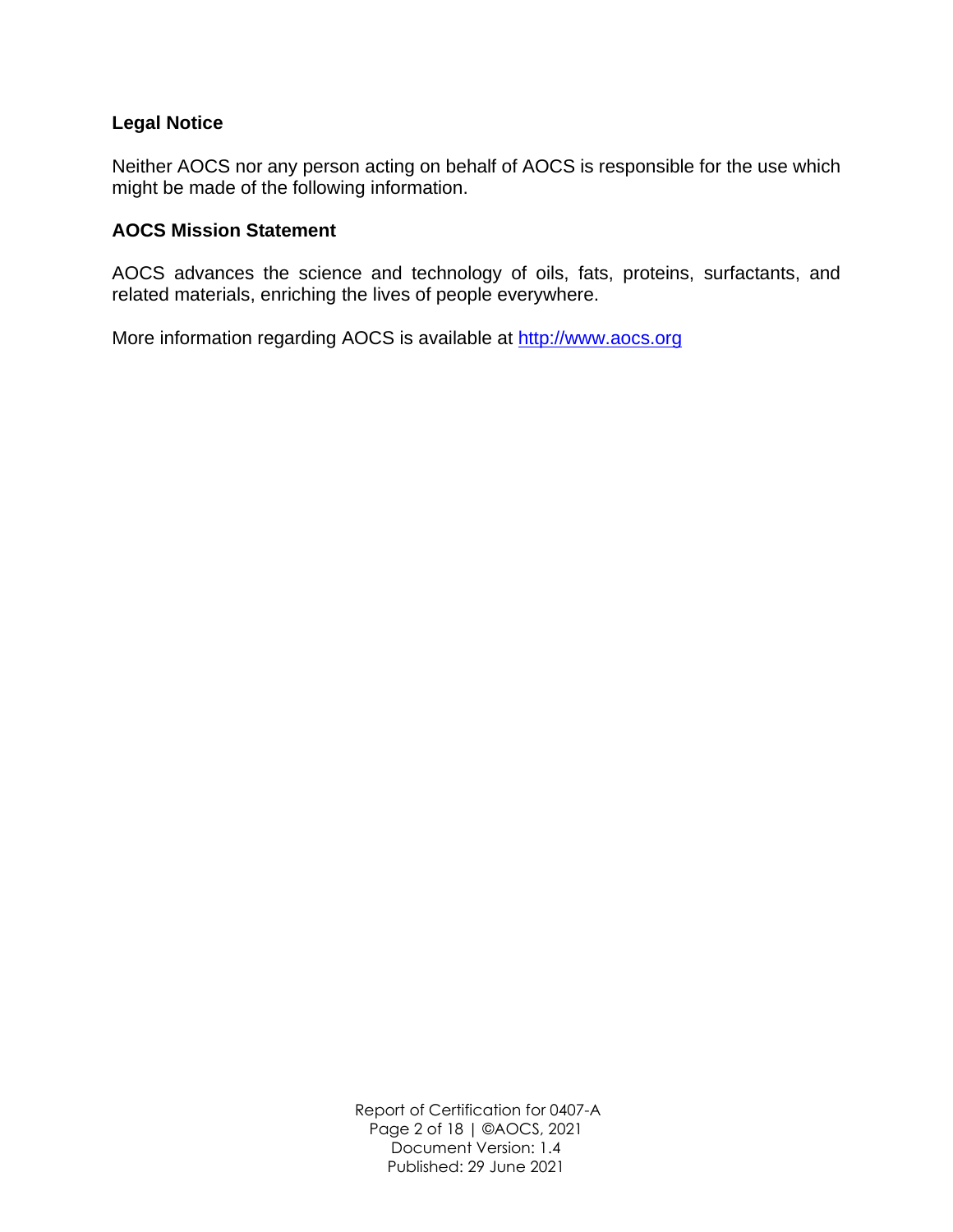### **Table of Contents**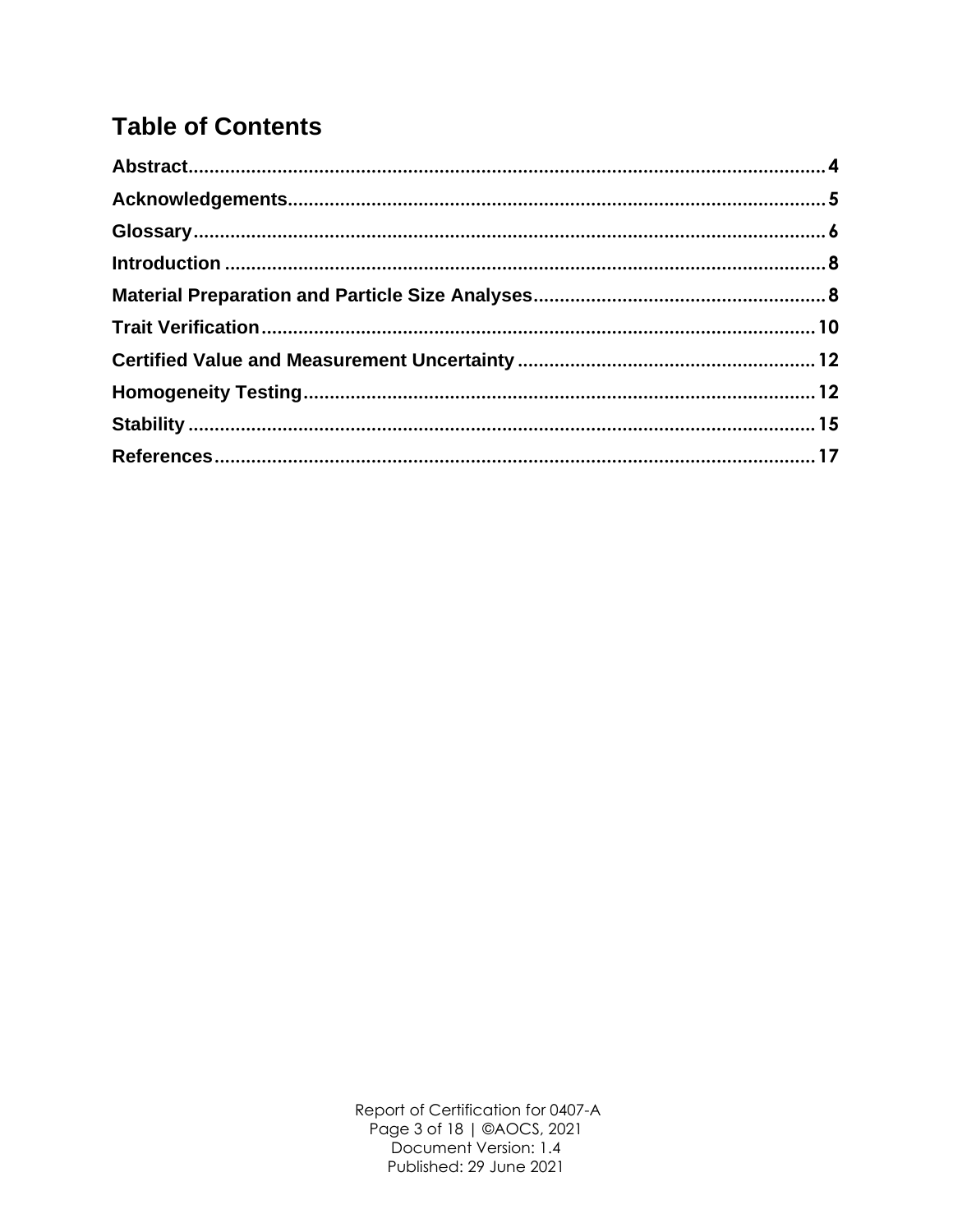#### <span id="page-3-0"></span>**Abstract**

This report describes the preparation and certification of the non-modified maize CRM AOCS 0407-A produced by AOCS Technical Services in 2006. The CRMs have been prepared according to ISO Guides 30, 31, 34 and 35 and are intended to serve as control material for third party testing of maize for transformation events. Non-modified maize seed was provided by Syngenta Crop Protection, LLC. The non-modified maize was prepared by grinding the bulk source according to maize processing protocols by Texas A&M University and was then aliquoted and packaged under a nitrogen gas environment at Illinois Crop Improvement Association. The absence of the GA21, MIR604, MIR162 and MZHG0JG events in the maize was verified using event-specific, qualitative PCR analysis by Eurofins-GeneScan, Metairie, LA (an ISO 17025:2005 accredited laboratory). The certified value of non-modified CRM AOCS 0407-A was based on the absence of genetically modified impurities and with 95% confidence, is lower than 1 g/kg. Homogeneity testing was performed at Eurofins GeneScan using qualitative real-time PCR prior to bottling, and quantitative real-time PCR after the CRM AOCS 0407-A was bottled. CRM AOCS 0407-A is available in 27-ml glass headspace vials. This CRM shall be stored dry in a sealed container at ambient or cooler conditions in the dark.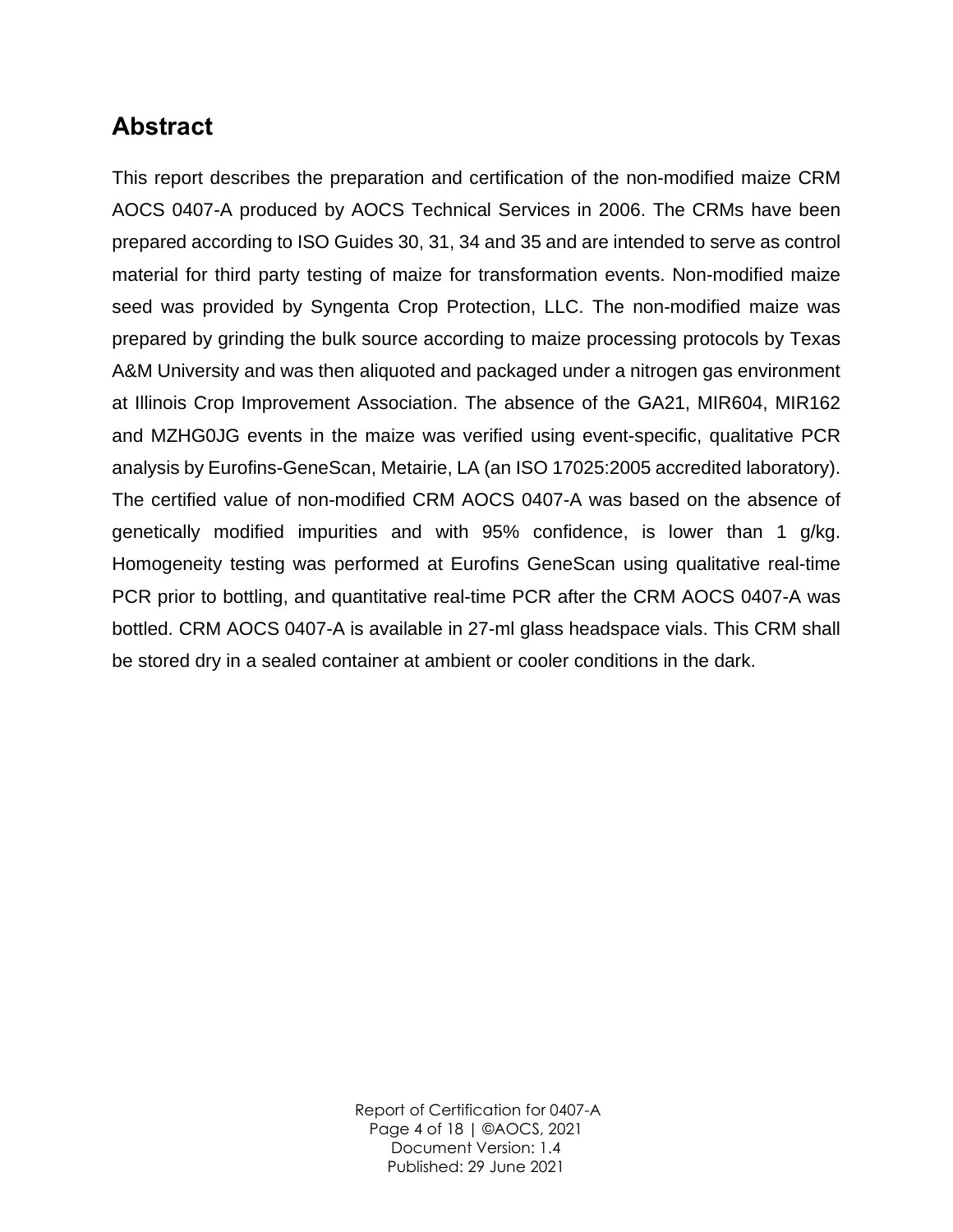#### <span id="page-4-0"></span>**Acknowledgements**

The authors would like to express sincere appreciation and gratitude to several individuals and their companies for support and guidance throughout this project. Thanks go to Rebecca Cade, Syngenta Crop Protection, LLC, for offering AOCS the opportunity to manufacture and distribute these products; to Richard Clough, Texas A&M University for processing the samples; to Sandra Harrison and Charlie Drennan at Illinois Crop Improvement Association for packaging the samples; and to Frank Spiegelhalter, Greg Ditta, E. Pearce Smith, and Daniel Thompson, Eurofins-GeneScan for event-specific, real-time PCR analysis including the provision of information on running the analyses and interpreting the results.

> Report of Certification for 0407-A Page 5 of 18 | ©AOCS, 2021 Document Version: 1.4 Published: 29 June 2021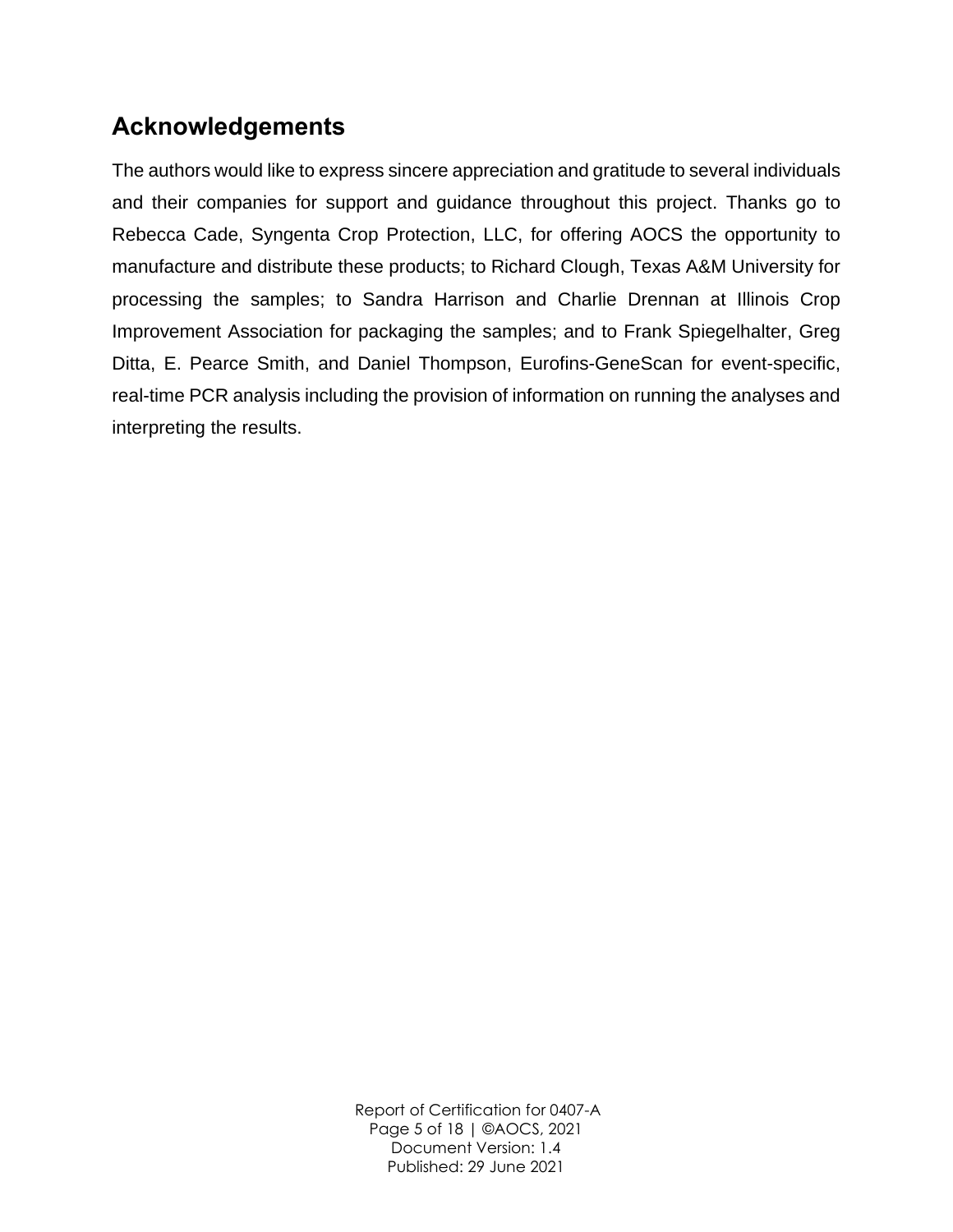### <span id="page-5-0"></span>**Glossary**

| <b>AOCS</b>              | <b>American Oil Chemists' Society</b>                                                                                                                                                                                                                                                                                                                                                                                                                                            |
|--------------------------|----------------------------------------------------------------------------------------------------------------------------------------------------------------------------------------------------------------------------------------------------------------------------------------------------------------------------------------------------------------------------------------------------------------------------------------------------------------------------------|
| <b>Conventional Crop</b> | A related organism/variety, its components and/or products<br>for which there is experience of establishing safety based<br>on common use as food                                                                                                                                                                                                                                                                                                                                |
| Cycle threshold (Ct)     | Number of PCR cycles required for the fluorescent signal to<br>cross a threshold that exceeds background level                                                                                                                                                                                                                                                                                                                                                                   |
| <b>DNA</b>               | Deoxyribonucleic<br>the<br>Acid<br>is<br>linear,<br>double-helix<br>macromolecule that makes up the genetic material of most<br>organisms                                                                                                                                                                                                                                                                                                                                        |
| <b>Detection Limit</b>   | Lowest level at which target DNA can be detected in a sample.                                                                                                                                                                                                                                                                                                                                                                                                                    |
| EC                       | <b>European Commission</b>                                                                                                                                                                                                                                                                                                                                                                                                                                                       |
| Genome                   | The full set of genes and associated DNA characteristic of an<br>organism                                                                                                                                                                                                                                                                                                                                                                                                        |
| <b>GMO</b>               | Genetically modified/engineered organism: an organism in<br>which the genetic material has been changed through modern<br>biotechnology in a way that does not occur naturally by<br>multiplication and/or natural recombination.                                                                                                                                                                                                                                                |
| <b>ISO</b>               | International Organisation for Standardisation                                                                                                                                                                                                                                                                                                                                                                                                                                   |
| <b>PCR</b>               | Polymerase Chain Reaction: technique used to determine<br>whether a sample of plant tissue contains a particular DNA<br>sequence. PCR relies on primer sets that bind to a particular<br>target DNA sequence and a special DNA-copying enzyme<br>(DNA polymerase) that exponentially amplifies the target<br>sequence for identification and measurement<br>Report of Certification for 0407-A<br>Page 6 of 18   ©AOCS, 2021<br>Document Version: 1.4<br>Published: 29 June 2021 |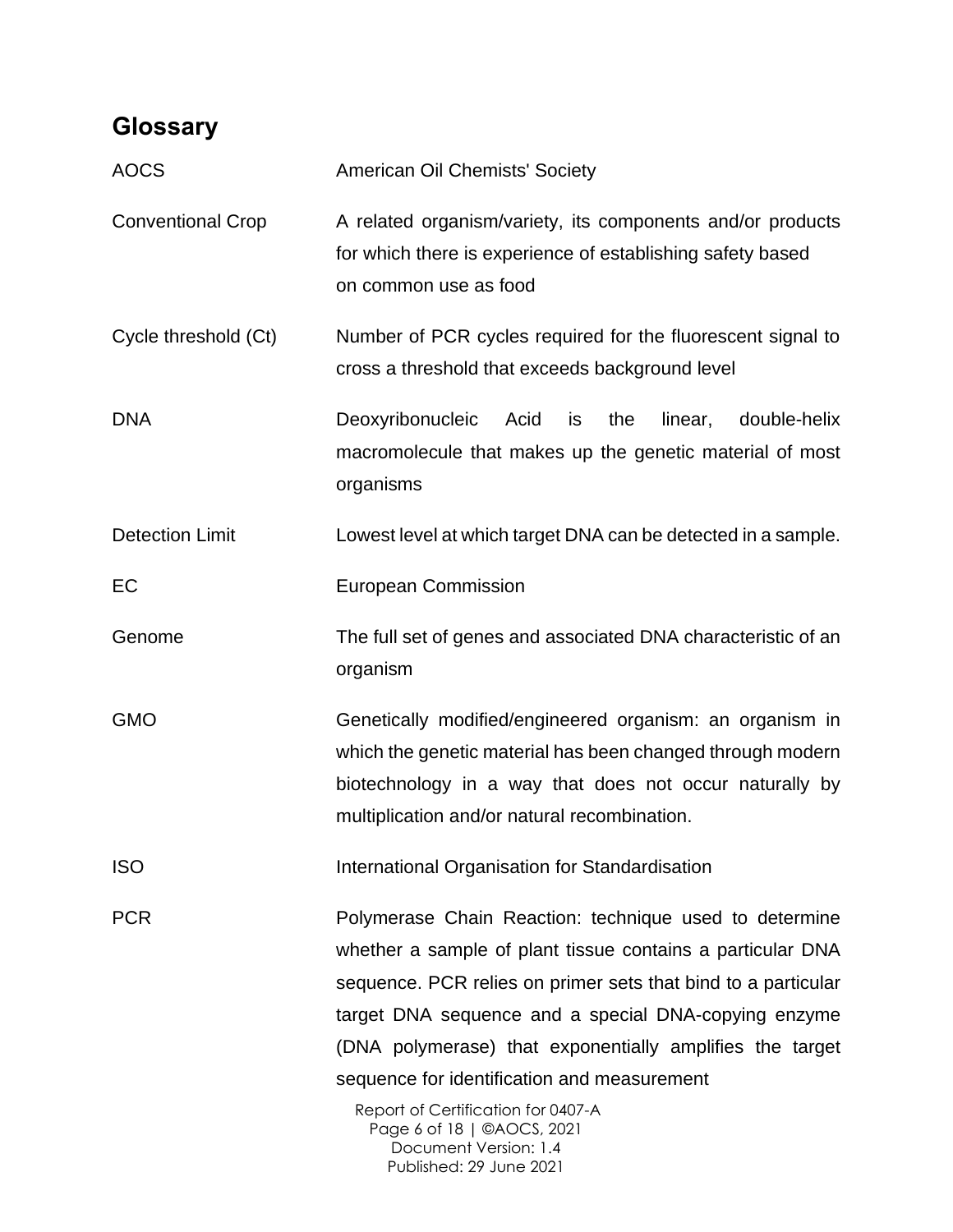| <b>Qualitative PCR</b>    | PCR methods that determine the presence or absence of a<br>specific target DNA sequence at a particular level of detection |
|---------------------------|----------------------------------------------------------------------------------------------------------------------------|
| <b>Quantitation Limit</b> | Lowest level at which the amount of target DNA sequence in<br>a sample can be reliably quantitated                         |
| <b>Quantitative PCR</b>   | PCR methods that estimate the relative amount of target DNA<br>sequence in a mixture of DNA molecules                      |
| <b>RSDr</b>               | Relative standard deviation                                                                                                |
| <b>SD</b>                 | Standard deviation                                                                                                         |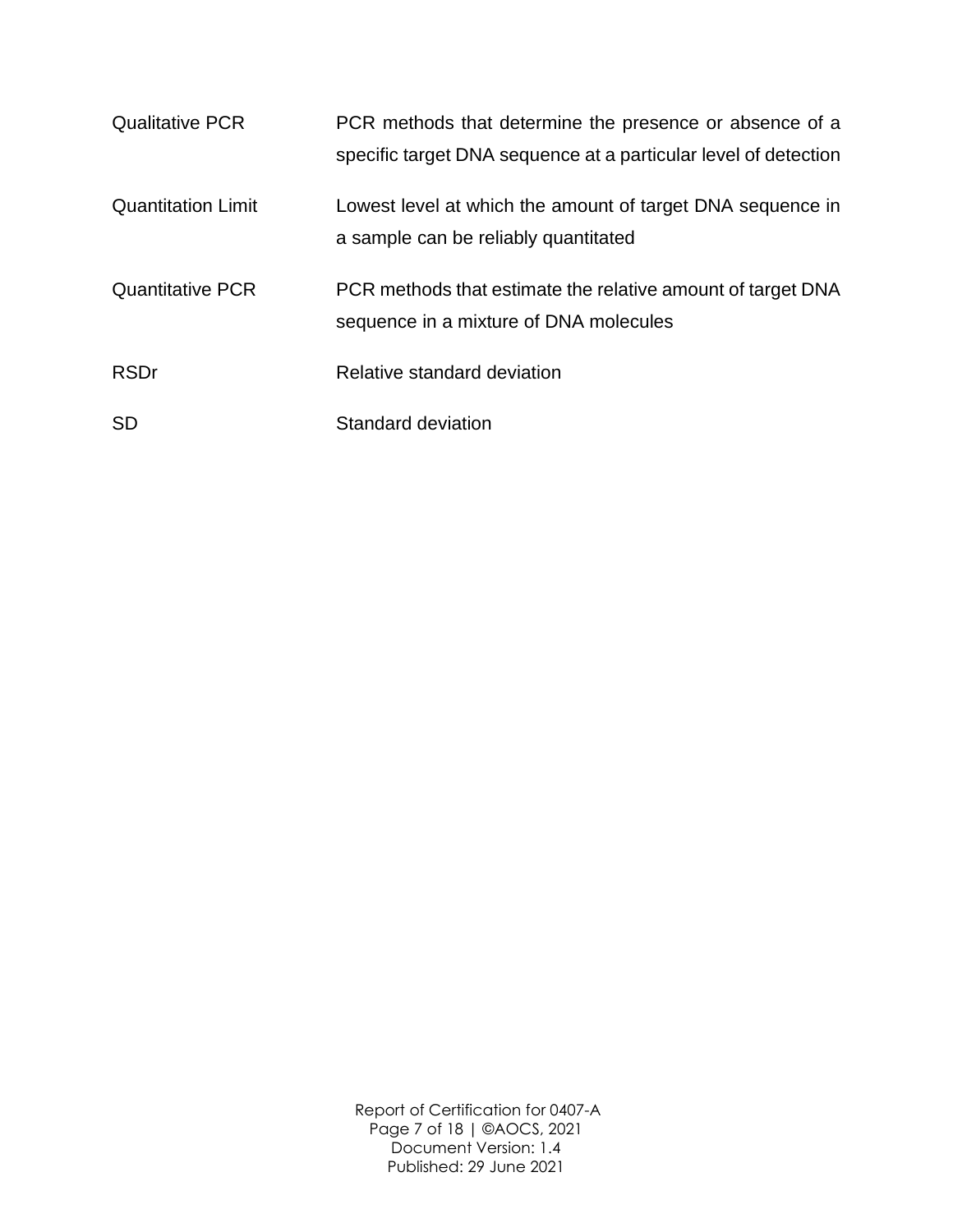#### <span id="page-7-0"></span>**Introduction**

Plant biotechnology is an extension of traditional plant breeding. It allows plant breeders to develop crops with specific traits including insect, disease, and herbicide resistance; processing advantages; and nutritional enhancement. An important component for identifying these new traits is a Certified Reference Material (CRM) created from leaf, seed, or grain containing the new trait as well as a CRM created from the conventionally bred matrix. The European Commission has mandated that from 18 April 2004, a method for detecting a new event derived from transgenic technology and Certified Reference Material must be available before the EC will consider authorization of a new crop derived from transgenic technology. Several nations outside Europe also require grain and ingredients to be labeled above a threshold level before accepting a shipment.

To meet the above regulatory requirements for GMO determination, CRM AOCS 0407-A was manufactured from maize seed according to ISO Guides 30, 31, 34 and 35 and in accordance with EC No 1829/2003. The CRM is available from AOCS.

#### <span id="page-7-1"></span>**Material Preparation and Particle Size Analyses**

Syngenta Crop Protection, LLC delivered non-modified maize seed to AOCS for the production of CRM AOCS 0407-A. The non-modified maize was ground at the Texas A&M Food Protein Research and Development Center using a hammer mill fitted with a 1/8 inch screen. The maize flour was then packaged in 27-ml glass headspace vials and sealed under a nitrogen gas environment at the Illinois Crop Improvement Association.

Once packaged, four randomly selected samples were subject to particle size analysis. Particle size analysis was conducted at AVEKA, Woodbury, Minnesota, (an ISO 9001:2015 accredited laboratory) using a Horiba LA-950 particle size analyzer. For each sample, the particle size mean and range, and the percentage of particles below a certain size was calculated (Table 1). On average, the particle size of CRM AOCS 0407-A was 250.84 + 5.12 μm, and 90% of the particles (i.e. D90) were smaller than 521.40 + 5.81 μm.

> Report of Certification for 0407-A Page 8 of 18 | ©AOCS, 2021 Document Version: 1.4 Published: 29 June 2021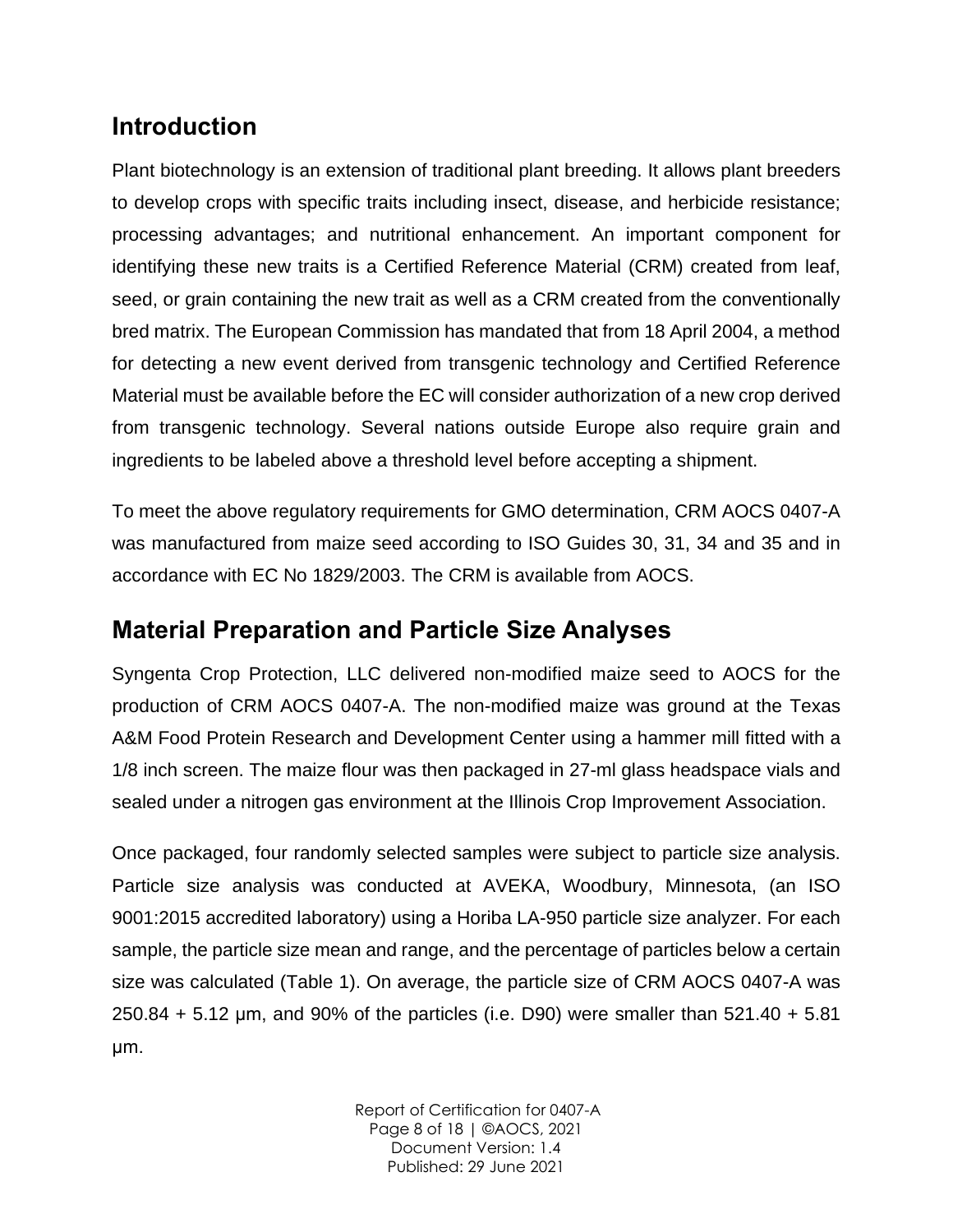| Table 1. Results of Particle Size Analyses of CRM AOCS 0407-A |                       |                       |                       |                       |                      |                                                  |
|---------------------------------------------------------------|-----------------------|-----------------------|-----------------------|-----------------------|----------------------|--------------------------------------------------|
|                                                               | Sample 1<br>$(\mu m)$ | Sample 2<br>$(\mu m)$ | Sample 3<br>$(\mu m)$ | Sample 4<br>$(\mu m)$ | Average<br>$(\mu m)$ | <b>Standard</b><br><b>Deviation</b><br>$(\mu m)$ |
| <b>Mean</b>                                                   | 254.17                | 246.95                | 246.02                | 256.23                | 250.84               | 5.12                                             |
| Range                                                         | $0.8 - 1020$          | $0.8 - 1020$          | $0.8 - 1020$          | $0.8 - 1020$          | $N/A$ (a)            | N/A                                              |
| $D10^{(b)}$                                                   | 28.43                 | 27.06                 | 26.97                 | 28.32                 | 27.70                | 0.79                                             |
| D50 (b)                                                       | 220.76                | 209.22                | 208.62                | 221.78                | 215.10               | 7.15                                             |
| D90 (b)                                                       | 523.67                | 517.69                | 515.75                | 528.50                | 521.40               | 5.81                                             |

 $(a)$  N/A = not applicable

The particle size distribution for each of the samples analyzed is presented as a histogram, with discrete size bins up to 3000 μm (Figure 1). Figure 1-A represents the percentage of particles of a given size, and Figure 1-B represents the cumulative particle size distribution, which reflects the total percentage of particles smaller than a given size.

<sup>(</sup>b) D10, D50 and D90 indicate that 10%, 50% or 90% of the particles, respectively, are smaller than size given in table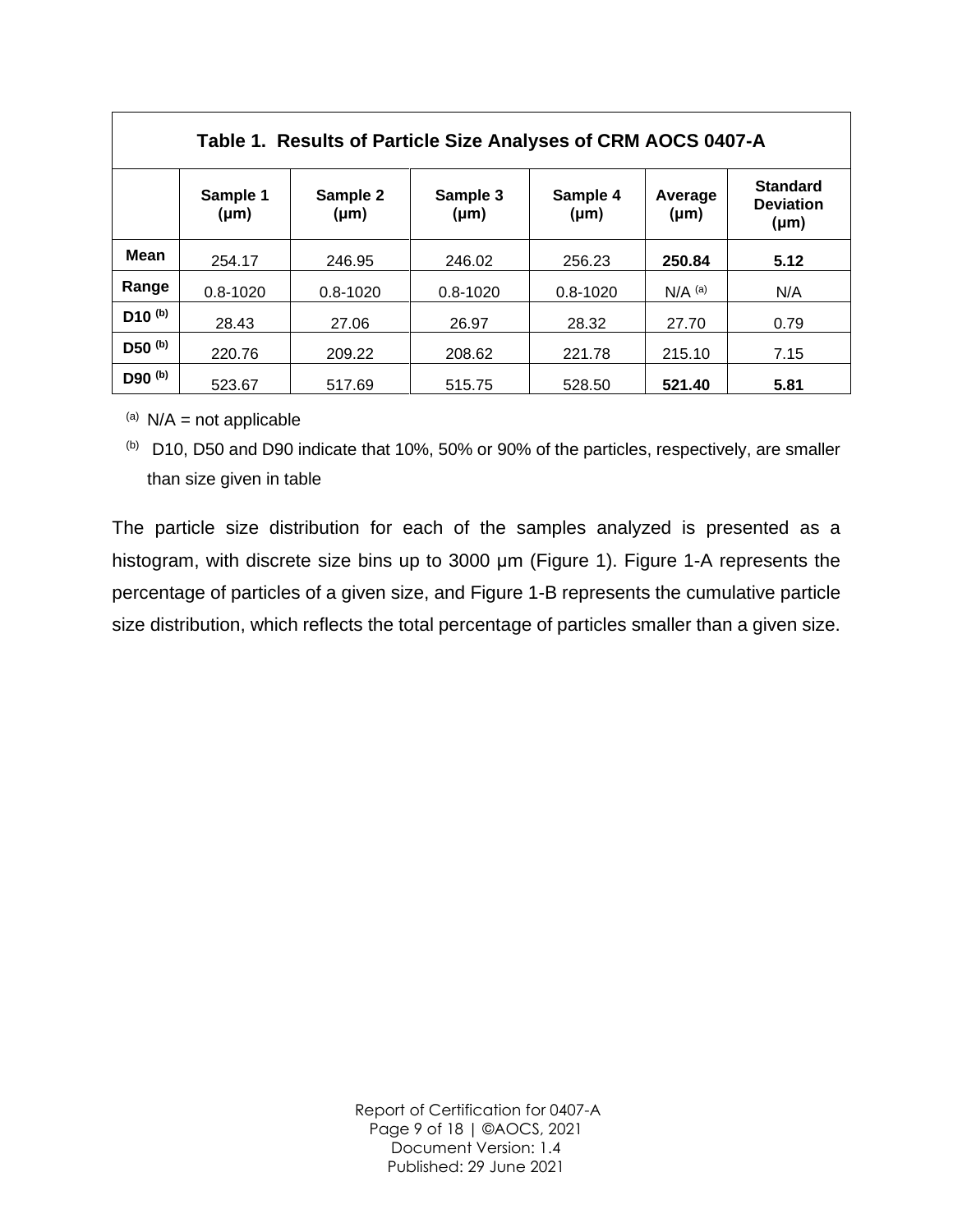



**Figure 1**. Particle size distribution plots. (A) Percentage of particles of a given size. (B) Cumulative distribution of particle sizes

#### <span id="page-9-0"></span>**Trait Verification**

After the bulk material was packaged, AOCS used the Random Number Generator function of Microsoft Excel to select samples for verification of trait absence, homogeneity, and to rule out degradation during packaging. A total of ten (10) randomly selected CRM AOCS 0407-A samples (24, 67, 198, 287, 346, 605, 764, 789, 950 and

> Report of Certification for 0407-A Page 10 of 18 | ©AOCS, 2021 Document Version: 1.4 Published: 29 June 2021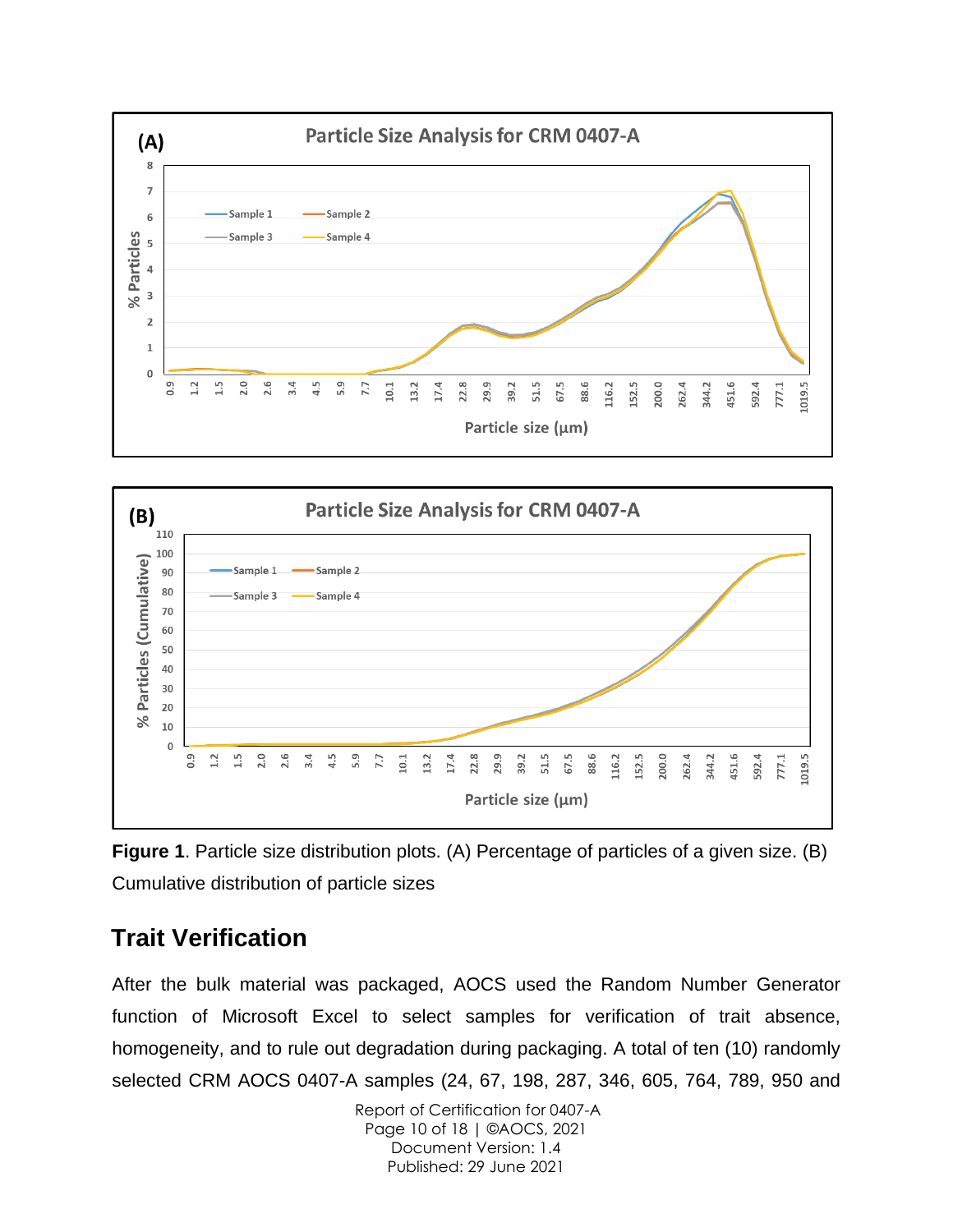998) were sent to Eurofins-GeneScan, Metairie, LA for event-specific, qualitative PCR analysis to screen for GA21, MIR604, MIR162 and MZHG0JG presence in the samples. These results are presented in Table 2. These data confirms the absence of the GA21, MIR604, MIR162 and MZHG0JG events after the packaging of CRM AOCS 0407-A.

| Table 2. Results for the verification of CRM AOCS 0407-A<br>non-modified maize as tested by Eurofins GeneScan<br>using event-specific, qualitative PCR analysis |                                                     |
|-----------------------------------------------------------------------------------------------------------------------------------------------------------------|-----------------------------------------------------|
| <b>Sample Number</b>                                                                                                                                            | GA21, MIR604, MIR162 and<br><b>MZHG0JG Presence</b> |
| AOCS 0407-A 24                                                                                                                                                  | Negative                                            |
| AOCS 0407-A 67                                                                                                                                                  | Negative                                            |
| AOCS 0407-A 198                                                                                                                                                 | Negative                                            |
| AOCS 0407-A 287                                                                                                                                                 | Negative                                            |
| AOCS 0407-A 346                                                                                                                                                 | Negative                                            |
| AOCS 0407-A 605                                                                                                                                                 | Negative                                            |
| AOCS 0407-A 764                                                                                                                                                 | Negative                                            |
| AOCS 0407-A 789                                                                                                                                                 | Negative                                            |
| AOCS 0407-A 950                                                                                                                                                 | Negative                                            |
| AOCS 0407-A 998                                                                                                                                                 | Negative                                            |

Report of Certification for 0407-A Page 11 of 18 | ©AOCS, 2021 Document Version: 1.4 Published: 29 June 2021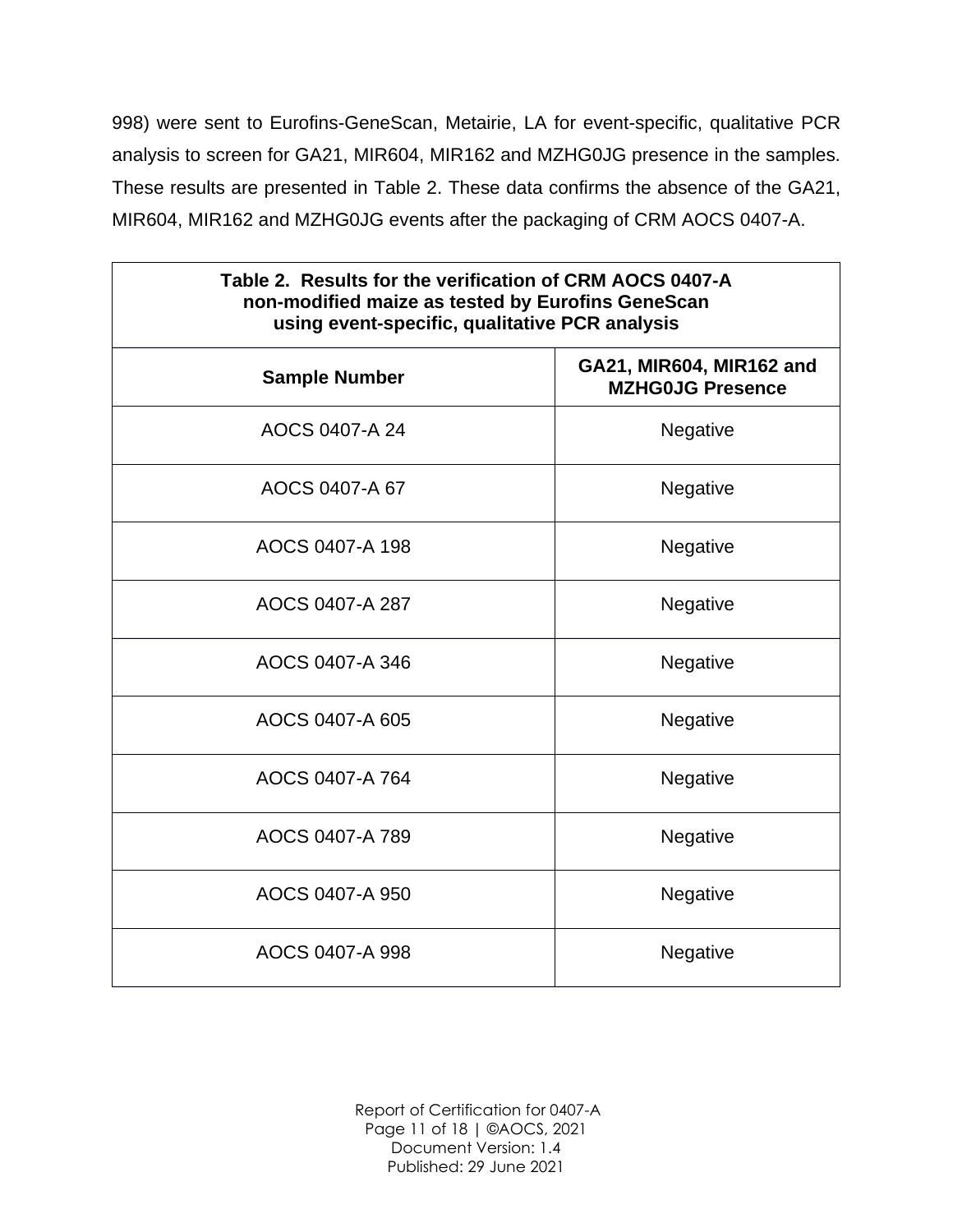#### <span id="page-11-0"></span>**Certified Value and Measurement Uncertainty**

The genetic purity of the seed lot used to produce CRM AOCS 0407-A was assessed by Syngenta Crop Protection, LLC. A total of 3000 seeds (10 pools of 300 seeds/pool) of maize breeding line NP2391/NP2673 were subjected to seed testing for the presence of GA21, MIR604, MIR162 and MZHG0JG maize by real-time PCR. None of the NP2391/NP2673 maize seed pools tested positive for GA21, MIR604, MIR162 and MZHG0JG maize.

Purity estimation in non-modified maize was calculated using SeedCalc8 (Remund *et al*., 2008). The % impurity in the sample was 0% when 3000 seeds were tested. Based on the upper bound of true % purity and with 95% confidence, true certified value is < 1 g/kg.

The measurement uncertainty ( $U_{CRM}$ ) is the expanded uncertainty with a coverage factor of 1.65 and a confidence level of 95%. It is obtained by combining the uncertainties from the purity assessment  $(u_{char\, rel})$  and the homogeneity assessment  $(u_{ph\, rel})$ :

$$
u_{CRM,rel} = \sqrt{u_{char,rel}^2 + u_{bb,rel}^2}
$$

$$
U_{\text{CRM}} = 1.65 \times u_{\text{CRM},\text{rel}} \times \text{purity estimation} \times 1000 \text{ g/kg}
$$

The expanded measurement uncertainty for this CRM is 0.5 g/kg. It should be noted that the purity estimation (**in bold**) does not apply to non-genetically modified materials.

#### <span id="page-11-1"></span>**Homogeneity Testing**

The non-modified maize material used for the production of CRM AOCS 0407-A is highly pure with respect to the absence of genetic impurities (see Certified Value and Measurement Uncertainty section) and was expected to be homogenous. To further confirm homogeneity, the ground material was analytically assessed before and after bottling using real-time PCR.

> Report of Certification for 0407-A Page 12 of 18 | ©AOCS, 2021 Document Version: 1.4 Published: 29 June 2021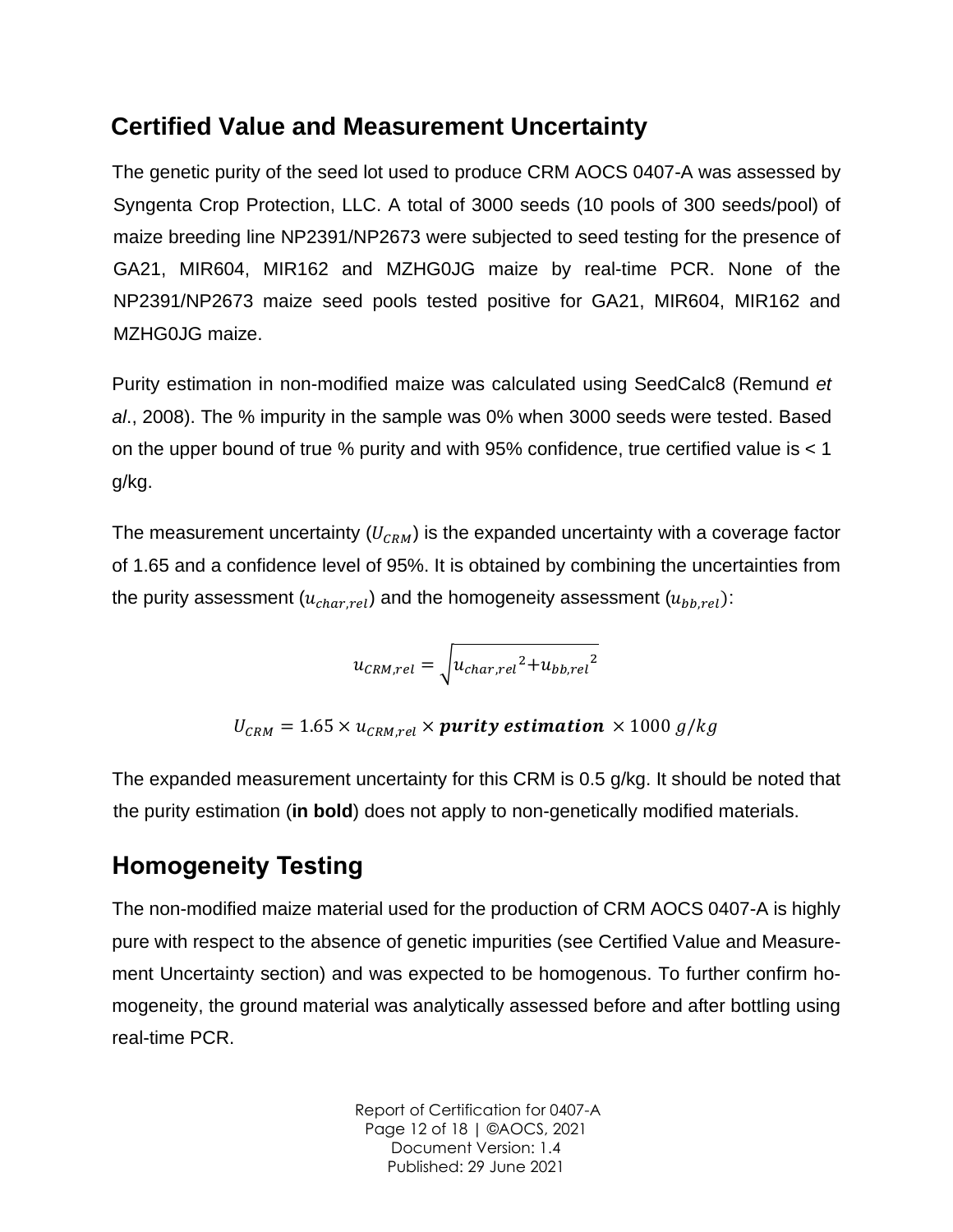Prior to bottling, primary samples were taken from randomly selected areas and depths to form a 3 kg composite sample in accordance with the International Seed Testing Association's (ISTA) Seed Science and Technology Rules for batches up to 500 kg. Ten (10) working samples of 10 g each were prepared from the composite sample and sent to Eurofins-GeneScan, Metairie, LA (an ISO 17025:2005 accredited laboratory) for eventspecific, qualitative PCR analysis. The analyses performed by Eurofins-GeneScan, Metairie, LA were used to assess the trait absence and homogeneity of the lot. A summary of the qualitative PCR results for the non-modified maize homogeneity samples is presented in Table 3.

| Table 3. Homogeneity testing prior to bottling using<br>event-specific qualitative real-time PCR on the non-modified<br>maize bulk material provided by Syngenta Crop Protection, LLC |                                                     |
|---------------------------------------------------------------------------------------------------------------------------------------------------------------------------------------|-----------------------------------------------------|
| <b>Sample Number</b>                                                                                                                                                                  | GA21, MIR604, MIR162 and<br><b>MZHG0JG Presence</b> |
| Homogeneity Sample 1                                                                                                                                                                  | <b>Negative</b>                                     |
| Homogeneity Sample 2                                                                                                                                                                  | <b>Negative</b>                                     |
| Homogeneity Sample 3                                                                                                                                                                  | <b>Negative</b>                                     |
| Homogeneity Sample 4                                                                                                                                                                  | Negative                                            |
| Homogeneity Sample 5                                                                                                                                                                  | Negative                                            |
| Homogeneity Sample 6                                                                                                                                                                  | Negative                                            |
| Homogeneity Sample 7                                                                                                                                                                  | Negative                                            |
| Homogeneity Sample 8                                                                                                                                                                  | Negative                                            |
| Homogeneity Sample 9                                                                                                                                                                  | <b>Negative</b>                                     |
| Homogeneity Sample 10                                                                                                                                                                 | Negative                                            |

**Table 3. Homogeneity testing prior to bottling using**

 $\Gamma$ 

In addition, homogeneity was also assessed after bottling of CRM AOCS 0407-A and was based on the quantification of the endogenous *adh1* maize gene using real-time PCR

> Report of Certification for 0407-A Page 13 of 18 | ©AOCS, 2021 Document Version: 1.4 Published: 29 June 2021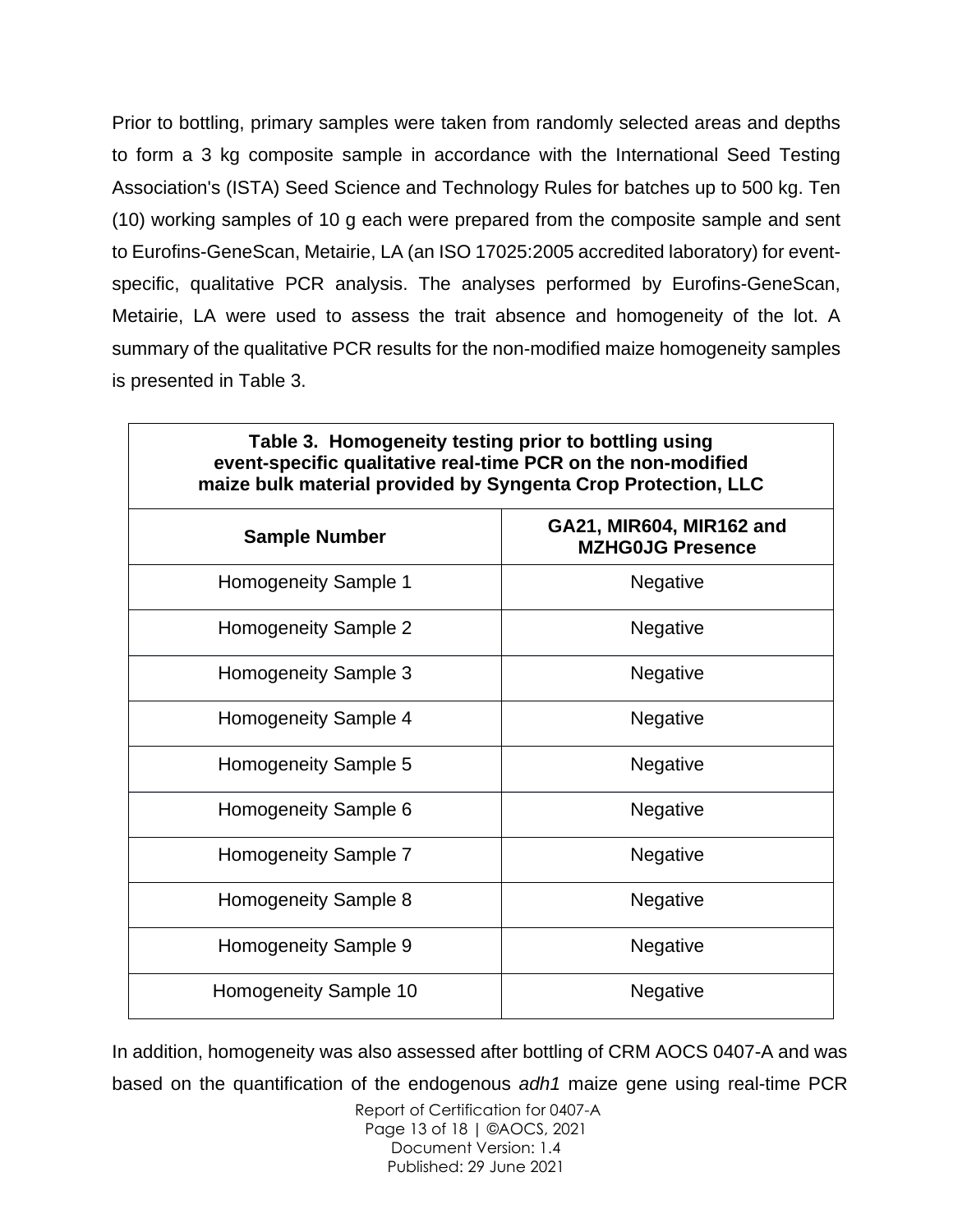(http://gmo-crl.jrc.ec.europa.eu/gmomethods/docs/GA21\_Validation\_Report+Protocol[1]. pdf). A total of 10 samples were analyzed, and for each sample, 2 independent DNA extractions and quantifications were performed at Eurofins Genescan using a test portion of 1 gram. Extracted DNA was checked for integrity by gel-electrophoresis and quantified prior to using it in for quantitative real-time PCR. For each of the DNA extracts, all PCR reactions were done in triplicate. The absence of events GA21 and MIR162 in CRM AOCS 0407-A was assessed using either GA21-specific [\(http://gmo](http://gmo-crl.jrc.ec.europa.eu/gmomethods/docs/GA21_Validation_Report+Protocol%5b1%5d.pdf)[crl.jrc.ec.europa.eu/gmomethods/docs/GA21\\_Validation\\_Report+Protocol\[1\].pdf\)](http://gmo-crl.jrc.ec.europa.eu/gmomethods/docs/GA21_Validation_Report+Protocol%5b1%5d.pdf). or MIR162-specific [\(https://gmo](https://gmo-crl.jrc.ec.europa.eu/summaries/MIR162_validated_Method.pdf)[crl.jrc.ec.europa.eu/summaries/MIR162\\_validated\\_Method.pdf\)](https://gmo-crl.jrc.ec.europa.eu/summaries/MIR162_validated_Method.pdf), quantitative real-time PCR method.

The cycle threshold (Ct) value for the *adh1* gene and for event GA21 and MIR162 was used to calculate the number of copies (cp#) for either target. Subsequently, the ratio between event copy number and *adh1* copy number (cp#/*adh1* cp#) was calculated and used to estimate the within-unit relative standard deviation  $(RSD<sub>w</sub>)$  and between-unit relative standard deviation  $(RSD<sub>b</sub>)$ .

Within-unit relative standard deviation  $(RSD_w)$ , between-unit relative standard deviation  $(RSD<sub>b</sub>)$  were calculated as:

| Within-unit RSD:  | $RSD_w = \frac{\sqrt{MS_{within}}}{\sqrt{MS_{within}}}$              |
|-------------------|----------------------------------------------------------------------|
| Between-unit RSD: | $\vert MS_{between}$ – $MS_{within}$<br>$RSD_h = \frac{\sqrt{2}}{2}$ |
| $\cdots$          |                                                                      |

where,

| $MS_{within}$         | within-unit mean square from an ANOVA        |
|-----------------------|----------------------------------------------|
| MS <sub>between</sub> | between-unit mean square from an ANOVA       |
| $\bar{\nu}$           | mean of all results of the homogeneity study |
| n                     | mean number of replicates per unit           |

Report of Certification for 0407-A Page 14 of 18 | ©AOCS, 2021 Document Version: 1.4 Published: 29 June 2021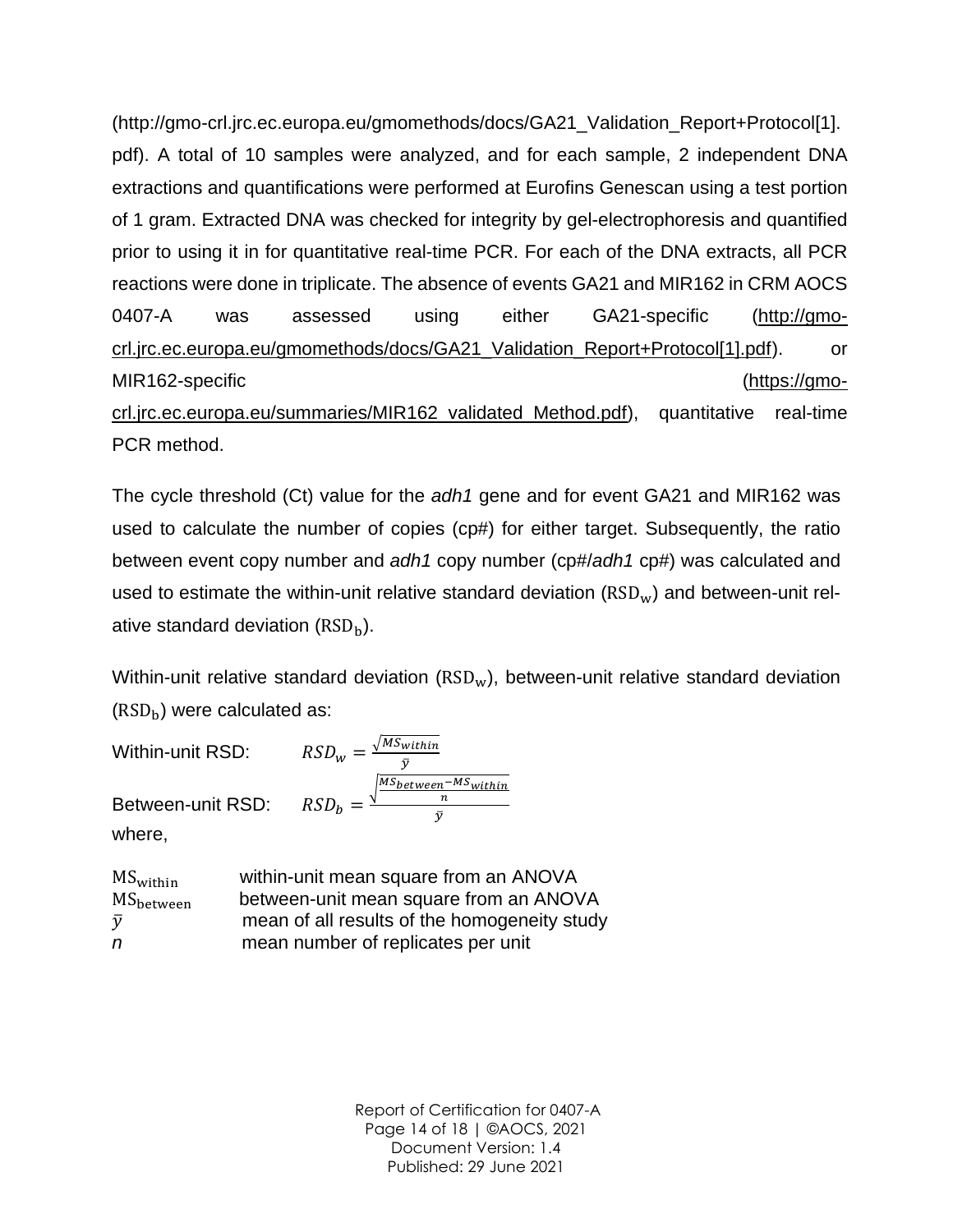## **Table 4. The within-unit relative standard deviation (RSDw), and the betweenunit relative standard deviation (RSDb) for vials of CRM AOCS 0407-A.**  $CRM$  RSD<sub>w</sub> [%] RSD<sub>b</sub> [%] AOCS 0407-A **Below LOQ** Below LOQ

The CRM will be determined to be homogeneous if the within-unit relative standard deviation (RSD<sub>w</sub>) and between-unit relative standard deviation (RSD<sub>b</sub>) are both  $\leq$  20%. No amplification was observed from non-modified CRM AOCS 0407-A DNA extracts when using a PCR method specific to Events GA21 and MIR162. Based on the quantitative real-time PCR analyses conducted, it was concluded that CRM AOCS 0407-A is homogenous (Table 4) because all results are below LOQ. These results are in agreement with homogeneity results from qualitative real-time PCR analyses and with the purity estimate for material non-modified maize calculated in the Certified Value and Measurement Uncertainty section above.

### <span id="page-14-0"></span>**Stability**

Time, temperature and light are regarded as the most relevant influences on the stability of CRM (Linsinger *et al*., 2001). The influence of light is mitigated by shipping and storing the vials in boxes, thus minimizing the possibility of degradation due to light. The influence of temperature is mitigated by storing the vials in a temperature controlled room, and shipping vials at ambient temperature. Therefore, only the influence of time need be investigated.

CRM stability over time will be analyzed by repeating the homogeneity study described above at a chosen shelf life of approximately every 24 months. The 24-month shelf life of CRM is chosen because the influence of analytical variation can be reduced by increasing the length of the stability study (Linsinger *et al*., 2001).

The initial ratio between the number of copies of the GM event and the number of copies of the endogenous reference gene from the homogeneity study will establish the base

> Report of Certification for 0407-A Page 15 of 18 | ©AOCS, 2021 Document Version: 1.4 Published: 29 June 2021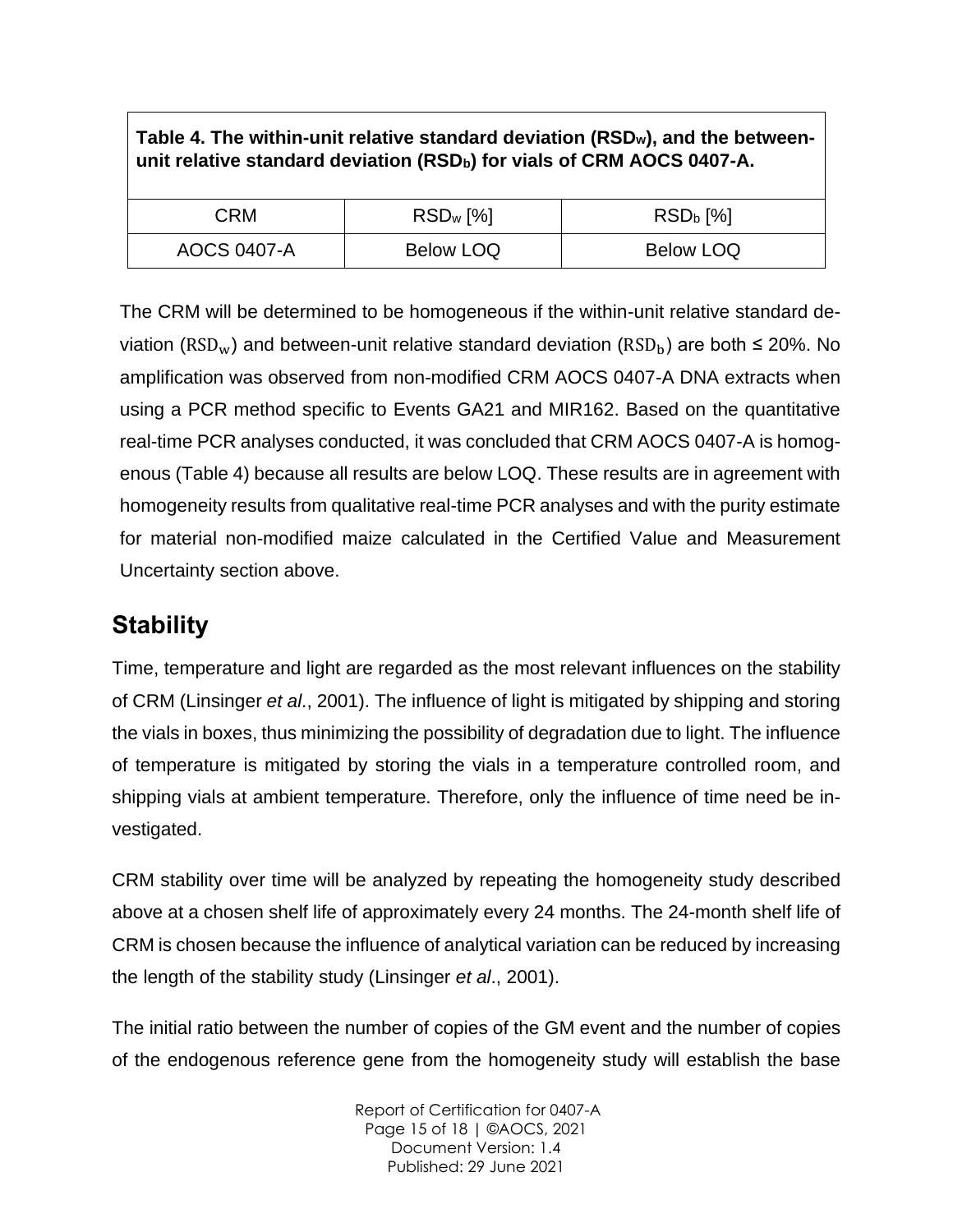line for the stability study. The ratio at each 24-month interval will be compared to the ratio established in the homogeneity study. The CRM will be determined to be stable if the variability of the ratios, determined as relative standard deviation (RSD) is  $\leq$  20%.

Stability of these CRMs has been listed as 2 year from the introduction date. The materials were processed and are stored at ambient temperature, under nitrogen gas, in 27 mL glass headspace vials. These materials are expected to be stable for longer than the estimated expiration date. The stability of the powder material will be reevaluated at time of expiration. If the samples are determined to be stable, the certificates will be extended.

> Report of Certification for 0407-A Page 16 of 18 | ©AOCS, 2021 Document Version: 1.4 Published: 29 June 2021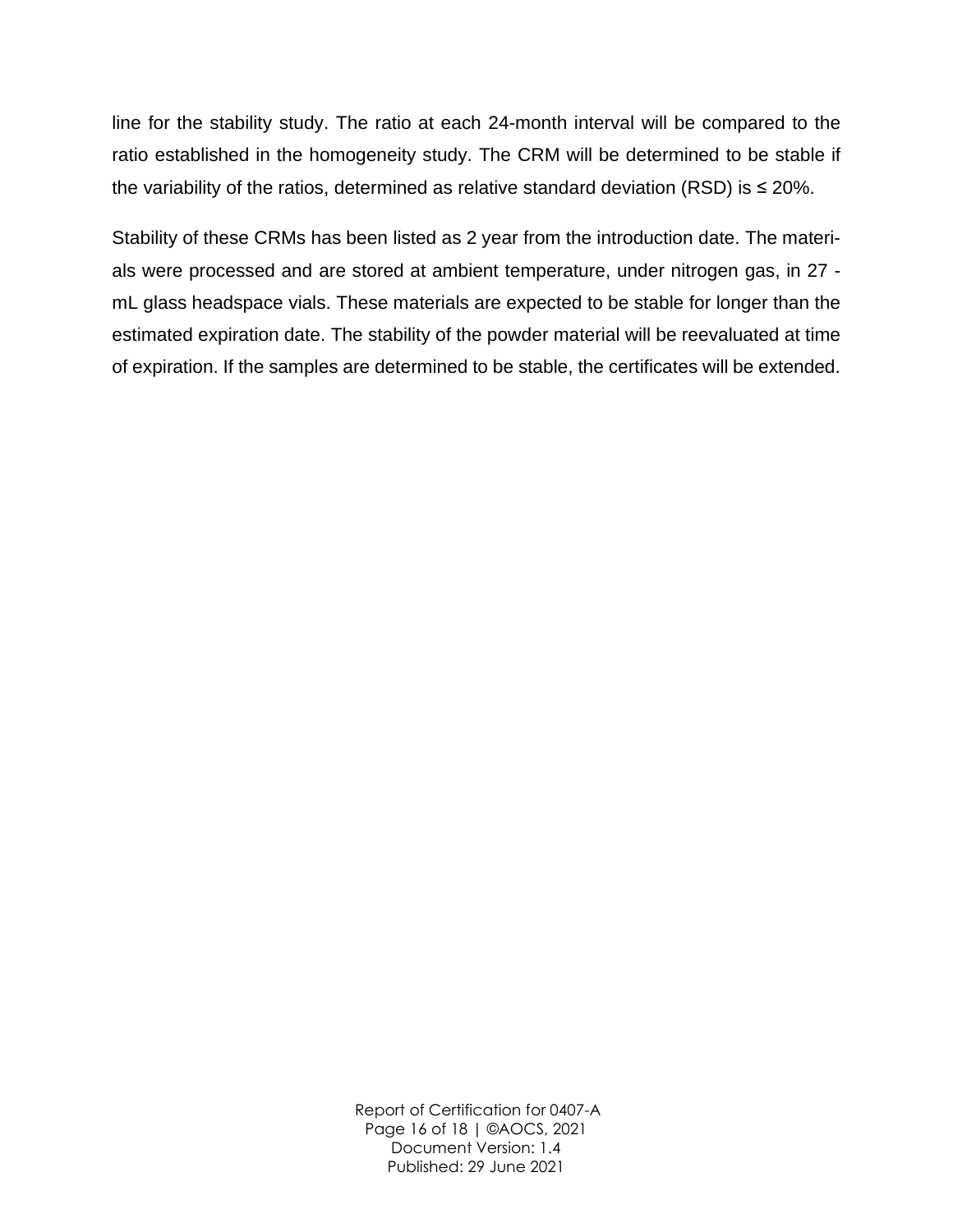#### <span id="page-16-0"></span>**References**

AVEKA; 2045 Wooddale Drive. Woodbury, MN 55125; Telephone : +1 651 730 1729; <https://www.aveka.com/>

Biosafety Clearing House Living Modified Organism (LMO) Registry <http://bch.cbd.int/database/lmo-registry/>

Eurofins-GeneScan; 2219 Lakeshore Drive, Suite 400, New Orleans, LA 70122; Telephone: +1 504 297 4330 Toll Free: +1 866 535 2730 Fax: +1 504 297 4335 <https://www.eurofinsus.com/food-testing/testing-services/gmo/>

Illinois Crop Improvement Association, 3105 Research Road, Champaign, IL 61826;Telephone: +1 217 359 4053 Fax: +1 217 359 4075; <https://www.ilcrop.com/>

Texas A&M University; Food Protein Research and Development Center;373 Olsen Blvd; College Station, TX 77845, USA; Telephone: +1 979 862 2262 Fax: +1 979 845 2744; <https://perdc.tamu.edu/>

ISO 9001:2015, Quality Management Systems – Requirements

ISO 17025:2005 and ISO 17025:2017, General Requirements for the Competence of Testing and Calibration Laboratories

ISO Guide 17034:2016, General Requirements for the Competence of Reference Material Producers

ISO Guide 30:1992 (E/F), Reference Materials – Selected Terms and Definitions

ISO Guide 31:2000 (E), Reference Materials- Contents of Certificates, Labels and Accompanying Documentation

ISO Guide 34:2009 (E), Reference Materials – General Requirements for the Competence of Reference Material Producers

ISO Guide 35:2006 (E) Reference Materials – Guidance for Characterization and Assessment of Homogeneity and Stability

International Seed Testing Association, International Rules of Seed Testing: Seed Science and Technology Rules, 2012

Linsinger, T., Pauwels, J., van der Veen, A. *et al.* Homogeneity and stability of reference materials. *Accred Qual Assur* **6,** 20–25 (2001).<https://doi.org/10.1007/s007690000261>

Regulation (EC) No 1829/2003 of the European Parliament and of the Council of 22 September 2003 on genetically modified food and feed [\(https://eur-lex.europa.eu/legal-](https://eur-lex.europa.eu/legal-content/EN/TXT/PDF/?uri=CELEX%3A32003R1829&from=en) [con](https://eur-lex.europa.eu/legal-content/EN/TXT/PDF/?uri=CELEX%3A32003R1829&from=en)[tent/EN/TXT/PDF/?uri=CELEX:32003R1829&from=en\)](https://eur-lex.europa.eu/legal-content/EN/TXT/PDF/?uri=CELEX%3A32003R1829&from=en)

> Report of Certification for 0407-A Page 17 of 18 | ©AOCS, 2021 Document Version: 1.4 Published: 29 June 2021